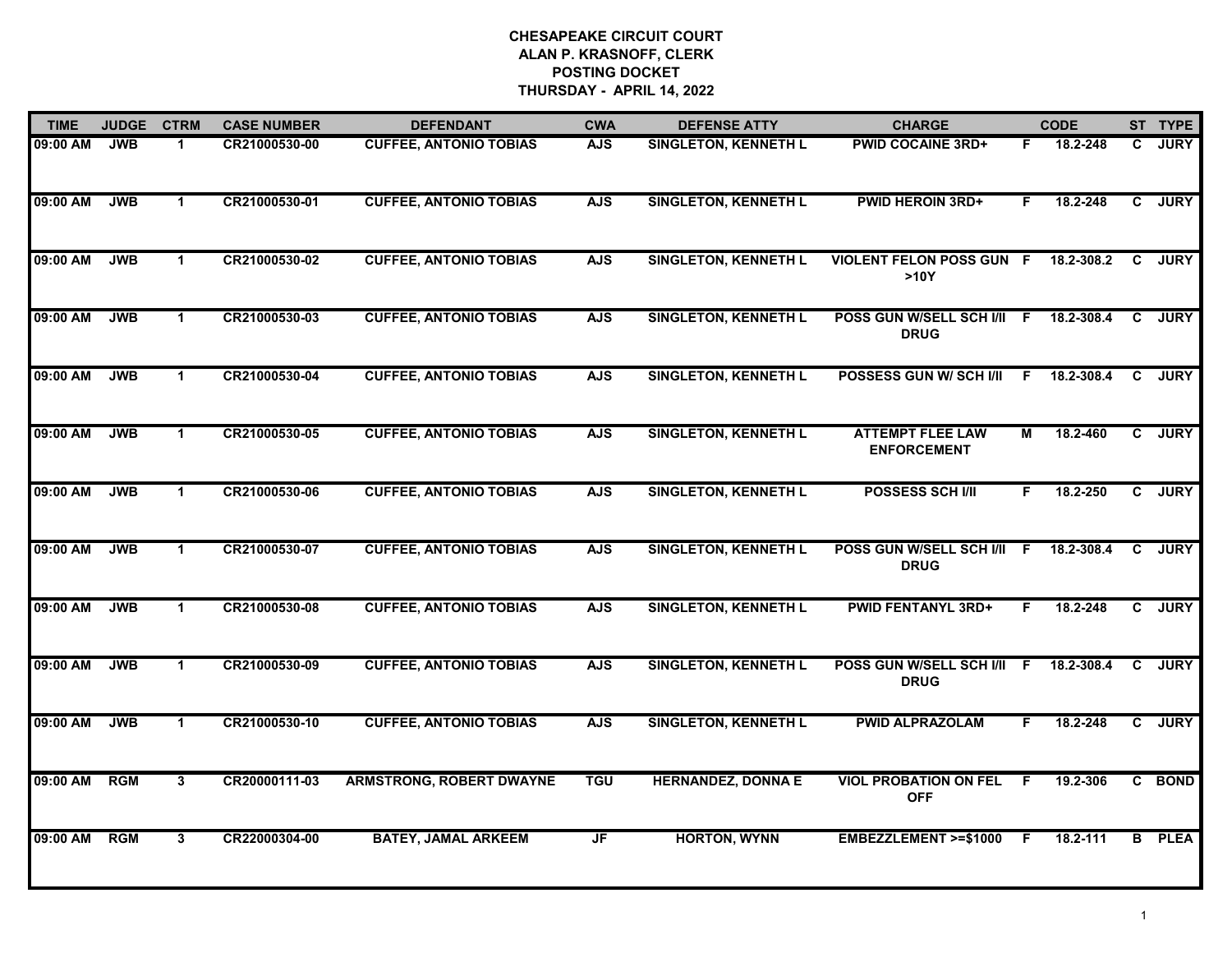| <b>TIME</b>  | <b>JUDGE</b> | <b>CTRM</b>    | <b>CASE NUMBER</b> | <b>DEFENDANT</b>                 | <b>CWA</b> | <b>DEFENSE ATTY</b>      | <b>CHARGE</b>                                            |     | <b>CODE</b>     |    | ST TYPE      |
|--------------|--------------|----------------|--------------------|----------------------------------|------------|--------------------------|----------------------------------------------------------|-----|-----------------|----|--------------|
| 09:00 AM     | <b>RGM</b>   | 3              | CR22000380-00      | <b>BLUNT, MICHAEL LATREDRICK</b> | <b>JF</b>  | <b>HAZELL, LAMONTE S</b> | <b>POSSESS COCAINE</b>                                   | F.  | 18.2-250        | C. | <b>PLEA</b>  |
| 09:00 AM     | <b>RGM</b>   | $\mathbf{3}$   | CR20001589-00      | <b>BOONE, RANDY RONNIE; SR</b>   | <b>MLP</b> | <b>SPARTZ, SARA</b>      | <b>FELON POSS WPN/AMMO</b><br>(NOT GUN)                  |     | F 18.2-308.2    | B  | МОТ          |
| 09:00 AM     | <b>RGM</b>   | 3 <sup>1</sup> | CR20001589-01      | <b>BOONE, RANDY RONNIE; SR</b>   | <b>MLP</b> | <b>SPARTZ, SARA</b>      | <b>PWID MARIJUANA</b>                                    | F.  | 18.2-248.1      | В  | <b>MOT</b>   |
| 09:00 AM     | <b>RGM</b>   | 3              | CR93002566-01      | <b>BRICKHOUSE, CORY L</b>        | KMG        | Jones, David L.          | <b>VIOL PROBATION ON FEL</b><br><b>OFF</b>               | -F. | 19.2-306        |    | C BOND       |
| 09:00 AM     | <b>RGM</b>   | 3              | CR22000042-00      | <b>DAVIS, SHELTON DEQUAN</b>     | <b>AHM</b> | Jones, David L.          | <b>VIOLENT FELON POSS/TRAN F</b><br><b>WEAPON</b>        |     | 18.2-308.2      | C  | C            |
| 09:00 AM RGM |              | 3              | CR22000042-01      | <b>DAVIS, SHELTON DEQUAN</b>     | <b>AHM</b> | Jones, David L.          | <b>CARRY LOAD FIREARM IN</b><br><b>PUBLIC</b>            | M   | 18.2-287.4      | C  | C.           |
| 09:00 AM     | RGM          | $\mathbf{3}$   | CR22000042-02      | <b>DAVIS, SHELTON DEQUAN</b>     | <b>AHM</b> | Jones, David L.          | <b>CONCEALED WEAPON:</b><br><b>CARRY</b>                 | M   | 18.2-308        | C  | C            |
| 09:00 AM     | <b>RGM</b>   | $\mathbf{3}$   | CR22000042-03      | <b>DAVIS, SHELTON DEQUAN</b>     | <b>AHM</b> | Jones, David L.          | <b>FLEEING FROM LAW</b><br><b>ENFORCEMENT</b>            |     | M 18.2-460(E) C |    | $\mathbf{c}$ |
| 09:00 AM     | <b>RGM</b>   | 3              | CR22000042-04      | <b>DAVIS, SHELTON DEQUAN</b>     | <b>AHM</b> | Jones, David L.          | <b>OPEN CONTAINER</b>                                    | М   | 46-182          | s  | C            |
| 09:00 AM     | <b>RGM</b>   | 3              | CR22000042-05      | <b>DAVIS, SHELTON DEQUAN</b>     | <b>AHM</b> | Jones, David L.          | ELUDE/DISREGARD POLICE- F 46.2-817(B) C<br><b>FELONY</b> |     |                 |    | C.           |
| 09:00 AM     | <b>RGM</b>   | 3              | CR18000168-06      | <b>HALL, TERESA ANN</b>          | <b>KAM</b> | Jones, David L.          | <b>VIOL PROBATION ON FEL</b><br><b>OFF</b>               | F.  | 19.2-306        |    | C BOND       |
| 09:00 AM     | <b>RGM</b>   | 3              | CR18000168-07      | <b>HALL, TERESA ANN</b>          | <b>KAM</b> | Jones, David L.          | <b>VIOL PROBATION OF MISD</b><br><b>OFF</b>              | M   | 19.2-306        |    | C BOND       |
| 09:00 AM     | <b>RGM</b>   | 3              | CR22000263-00      | <b>HOUSE, DARRYL KEITH</b>       | <b>BKF</b> | <b>TINGLE, LESLEE</b>    | <b>IDENTY THFT: FIN LOSS</b><br>>\$1000                  | F.  | 18.2-186.3      | В  | <b>PLEA</b>  |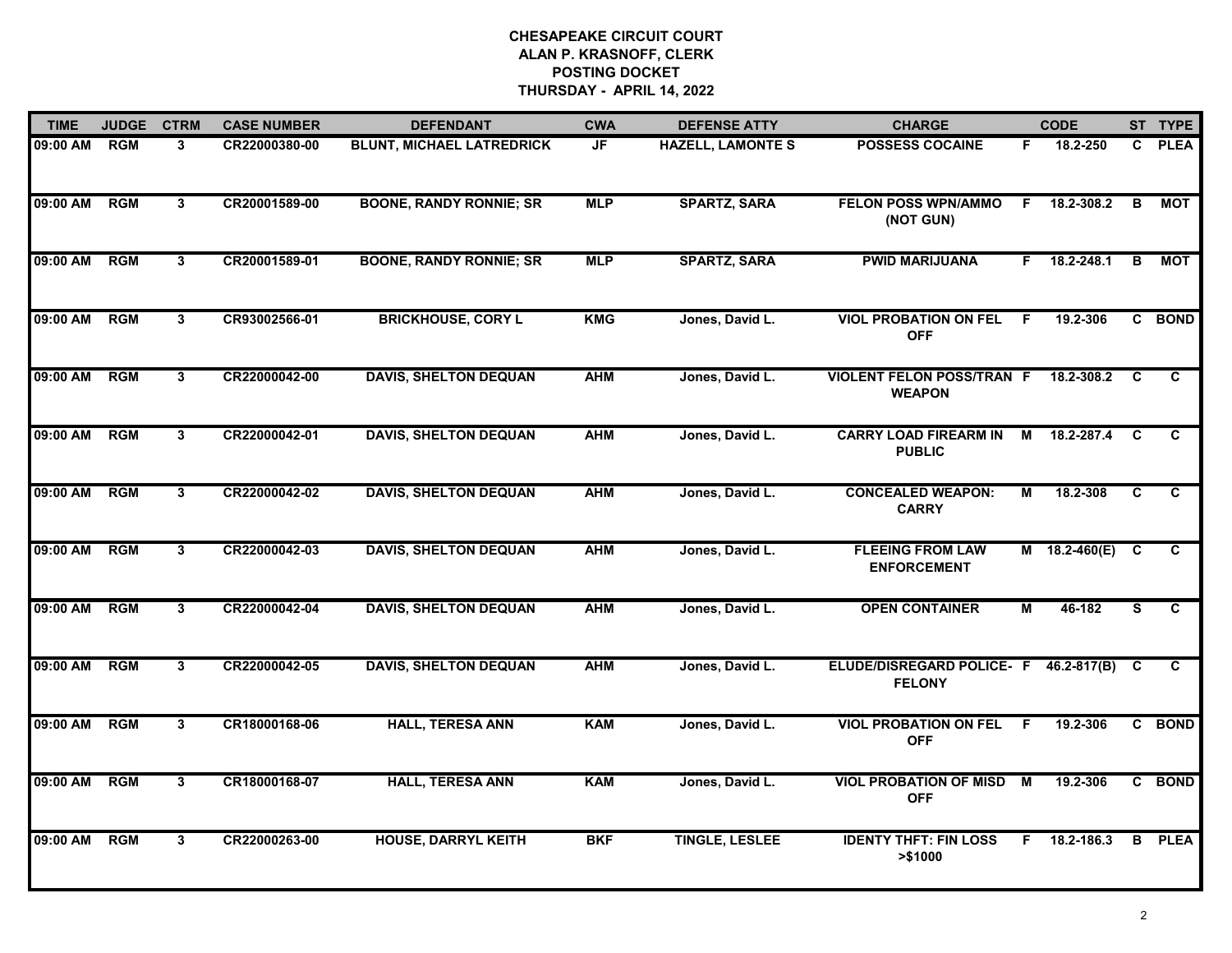| <b>TIME</b> | <b>JUDGE</b> | <b>CTRM</b>  | <b>CASE NUMBER</b> | <b>DEFENDANT</b>            | <b>CWA</b> | <b>DEFENSE ATTY</b>       | <b>CHARGE</b>                                       |              | <b>CODE</b>     |    | ST TYPE     |
|-------------|--------------|--------------|--------------------|-----------------------------|------------|---------------------------|-----------------------------------------------------|--------------|-----------------|----|-------------|
| 09:00 AM    | <b>RGM</b>   | 3            | CR22000263-01      | <b>HOUSE, DARRYL KEITH</b>  | <b>BKF</b> | <b>TINGLE, LESLEE</b>     | <b>CREDIT CARD FRAUD:</b><br>>\$1000 6M             | F.           | 18.2-195        | B  | <b>PLEA</b> |
| 09:00 AM    | <b>RGM</b>   | $\mathbf{3}$ | CR22000263-02      | <b>HOUSE, DARRYL KEITH</b>  | <b>BKF</b> | <b>TINGLE, LESLEE</b>     | <b>CREDIT CARD THEFT</b>                            | F.           | 18.2-192        | B. | <b>PLEA</b> |
| 09:00 AM    | RGM          | $3^{\circ}$  | CR22000263-03      | <b>HOUSE, DARRYL KEITH</b>  | <b>BKF</b> | <b>TINGLE, LESLEE</b>     | <b>CONSPIRE: CREDIT CARD</b><br><b>FRAUD</b>        | E            | 18.2-192        | B  | <b>PLEA</b> |
| 09:00 AM    | <b>RGM</b>   | 3            | CR22000263-04      | <b>HOUSE, DARRYL KEITH</b>  | <b>BKF</b> | <b>TINGLE, LESLEE</b>     | <b>COMP FRAUD: OBTAIN</b><br><b>SERV &gt;\$1000</b> |              | F 18.2-152.3    | B. | <b>PLEA</b> |
| 09:00 AM    | RGM          | 3            | CR22000491-00      | <b>JONES, ERIKA MORGAN</b>  | <b>EEM</b> | <b>SHANNON, KRISTEN M</b> | <b>BOND APPEAL</b>                                  | $\mathbf{o}$ | 19.2-124        | C  | <b>BOND</b> |
| 09:00 AM    | RGM          | 3            | CR21000292-00      | <b>JORDAN, RONALD MAKEE</b> | <b>BKF</b> | <b>MORRIS, DIALLO K</b>   | GRAND LARCENY: >=\$500 F                            |              | 18.2-95         |    | C SENR      |
| 09:00 AM    | RGM          | $\mathbf{3}$ | CR21000292-02      | <b>JORDAN, RONALD MAKEE</b> | <b>BKF</b> | <b>MORRIS, DIALLOK</b>    | <b>LARCENY; INT TO SELL</b><br>$>= $500$            |              | F 18.2-108.01 C |    | <b>SENR</b> |
| 09:00 AM    | <b>RGM</b>   | $\mathbf{3}$ | CR21000292-04      | <b>JORDAN, RONALD MAKEE</b> | <b>BKF</b> | <b>MORRIS, DIALLOK</b>    | <b>GRAND LARCENY: &gt;=\$500</b>                    | -F           | 18.2-95         |    | C SENR      |
| 09:00 AM    | <b>RGM</b>   | 3            | CR21000292-06      | <b>JORDAN, RONALD MAKEE</b> | <b>BKF</b> | <b>MORRIS, DIALLOK</b>    | STLN PRPRTY: INT TO SELL F 18.2-108.01<br>$>= $500$ |              |                 | C. | <b>SENR</b> |
| 09:00 AM    | <b>RGM</b>   | 3            | CR21000292-08      | <b>JORDAN, RONALD MAKEE</b> | <b>BKF</b> | <b>MORRIS, DIALLOK</b>    | <b>GRAND LARCENY: &gt;=\$500</b>                    | -F           | 18.2-95         |    | C SENR      |
| 09:00 AM    | <b>RGM</b>   | 3            | CR21000292-10      | <b>JORDAN, RONALD MAKEE</b> | <b>BKF</b> | <b>MORRIS, DIALLO K</b>   | STLN PRPRTY:INT TO SELL F 18.2-108.01<br>$>= $500$  |              |                 | C  | <b>SENR</b> |
| 09:00 AM    | <b>RGM</b>   | $\mathbf{3}$ | CR15000844-06      | <b>LATHAN, PHILLIP; JR</b>  | <b>MLP</b> | <b>MUSSONI, ERIK</b>      | <b>VIOL PROBATION ON FEL</b><br><b>OFF</b>          | F.           | 19.2-306        | C. | <b>BOND</b> |
| 09:00 AM    | <b>RGM</b>   | $\mathbf{3}$ | CR15000844-07      | <b>LATHAN, PHILLIP; JR</b>  | <b>MLP</b> | <b>MUSSONI, ERIK</b>      | <b>VIOL PROBATION ON FEL</b><br><b>OFF</b>          | -F           | 19.2-306        |    | C BOND      |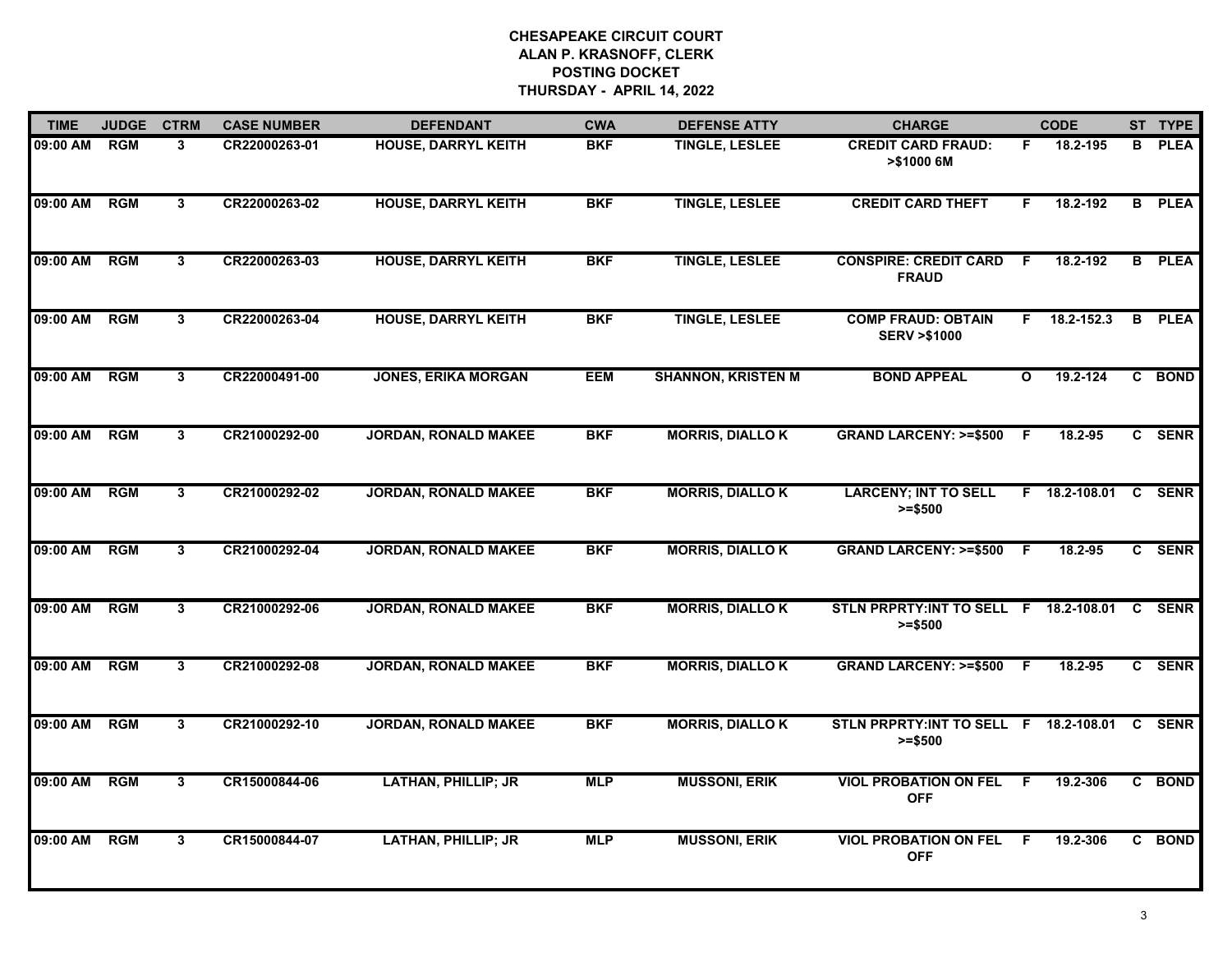| <b>TIME</b> | <b>JUDGE</b> | <b>CTRM</b>  | <b>CASE NUMBER</b> | <b>DEFENDANT</b>                 | <b>CWA</b> | <b>DEFENSE ATTY</b>        | <b>CHARGE</b>                                         |    | <b>CODE</b>  |   | ST TYPE       |
|-------------|--------------|--------------|--------------------|----------------------------------|------------|----------------------------|-------------------------------------------------------|----|--------------|---|---------------|
| 09:00 AM    | <b>RGM</b>   | $\mathbf{3}$ | CR16001597-01      | <b>LEWIS, BARRY EUGENE</b>       | <b>JF</b>  | <b>TINGLE, LESLEE</b>      | <b>VIOL PROBATION ON FEL</b><br><b>OFF</b>            | F. | 19.2-306     |   | C BOND        |
| 09:00 AM    | <b>RGM</b>   | 3            | CR20001833-00      | <b>MAYO, TEVIN ANTONIO; SR</b>   | <b>TGU</b> | <b>WENTWORTH, RACHEL E</b> | STRANGLE: WOUND/INJURY F<br><b>RESULTS</b>            |    | 18.2-51.6    |   | <b>B</b> TRYL |
| 09:00 AM    | <b>RGM</b>   | $\mathbf{3}$ | CR20001833-01      | <b>MAYO, TEVIN ANTONIO; SR</b>   | <b>TGU</b> | <b>WENTWORTH, RACHEL E</b> | <b>ASSAULT &amp; BATTERY-FAM M</b><br><b>MEMBER</b>   |    | 18.2-57.2    |   | <b>B</b> TRYL |
| 09:00 AM    | <b>RGM</b>   | $\mathbf{3}$ | CR18000844-06      | <b>NUCKLES, CHARLOTTE ANN</b>    | <b>DJP</b> | <b>HERNANDEZ, DONNA E</b>  | <b>VIOL PROBATION ON FEL</b><br><b>OFF</b>            | F. | 19.2-306     |   | C BOND        |
| 09:00 AM    | RGM          | $\mathbf{3}$ | CR18000844-07      | <b>NUCKLES, CHARLOTTE ANN</b>    | <b>DJP</b> | <b>HERNANDEZ, DONNA E</b>  | <b>VIOL PROBATION ON FEL</b><br><b>OFF</b>            | F. | 19.2-306     |   | C BOND        |
| 09:00 AM    | <b>RGM</b>   | 3            | CR20000118-01      | <b>NUCKLES, CHARLOTTE ANN</b>    | <b>DJP</b> | <b>HERNANDEZ, DONNA E</b>  | <b>VIOL PROBATION ON FEL</b><br><b>OFF</b>            | F. | 19.2-306     |   | C BOND        |
| 09:00 AM    | <b>RGM</b>   | 3            | CR21001583-15      | <b>PAXTON, BRANDON M</b>         | <b>AHM</b> | Jones, David L.            | <b>OBTAIN MONEY FALSE</b><br><b>PRET&gt;=\$1000</b>   | F. | 18.2-178     |   | <b>B</b> SENR |
| 09:00 AM    | <b>RGM</b>   | $\mathbf{3}$ | CR21001583-16      | <b>PAXTON, BRANDON M</b>         | <b>AHM</b> | Jones, David L.            | <b>ID THEFT: ID TO</b><br><b>DEFRAUD &lt;= \$1000</b> |    | M 18.2-186.3 |   | <b>B</b> SENR |
| 09:00 AM    | <b>RGM</b>   | $\mathbf{3}$ | CR21001583-17      | <b>PAXTON, BRANDON M</b>         | <b>AHM</b> | Jones, David L.            | <b>OBTAIN CREDIT CARD</b><br><b>NO.LARCENY</b>        | F. | 18.2-192     |   | <b>B</b> SENR |
| 09:00 AM    | <b>RGM</b>   | 3            | CR18001710-01      | PERRY, DONNEQUA CHAUNTEL         | <b>DAW</b> | Jones, David L.            | EMBEZZLEMENT >=\$500                                  | F. | 18.2-111     | в | <b>RR</b>     |
| 09:00 AM    | <b>RGM</b>   | 3            | CR19000183-00      | POWELL, KAMERON TREYVAUGHN       | <b>DAW</b> | <b>MUSSONI, ERIK</b>       | <b>OBTAIN MONEY FALSE</b><br><b>PRET &gt;=\$200</b>   | F. | 18.2-178     | C | <b>RR</b>     |
| 09:00 AM    | RGM          | 3            | CR17001837-02      | <b>RAMOS, DAVID</b>              | JLF        | <b>STEVENSON, LAKISHI</b>  | <b>VIOL PROBATION ON FEL</b><br><b>OFF</b>            | F. | 19.2-306     |   | C BOND        |
| 09:00 AM    | <b>RGM</b>   | 3            | CR22000272-00      | <b>RHOTON, RONALD EUGENE; JR</b> | <b>MLK</b> | <b>TINGLE, LESLEE</b>      | <b>POSSESS COCAINE</b>                                | F. | 18.2-250     |   | <b>B</b> PLEA |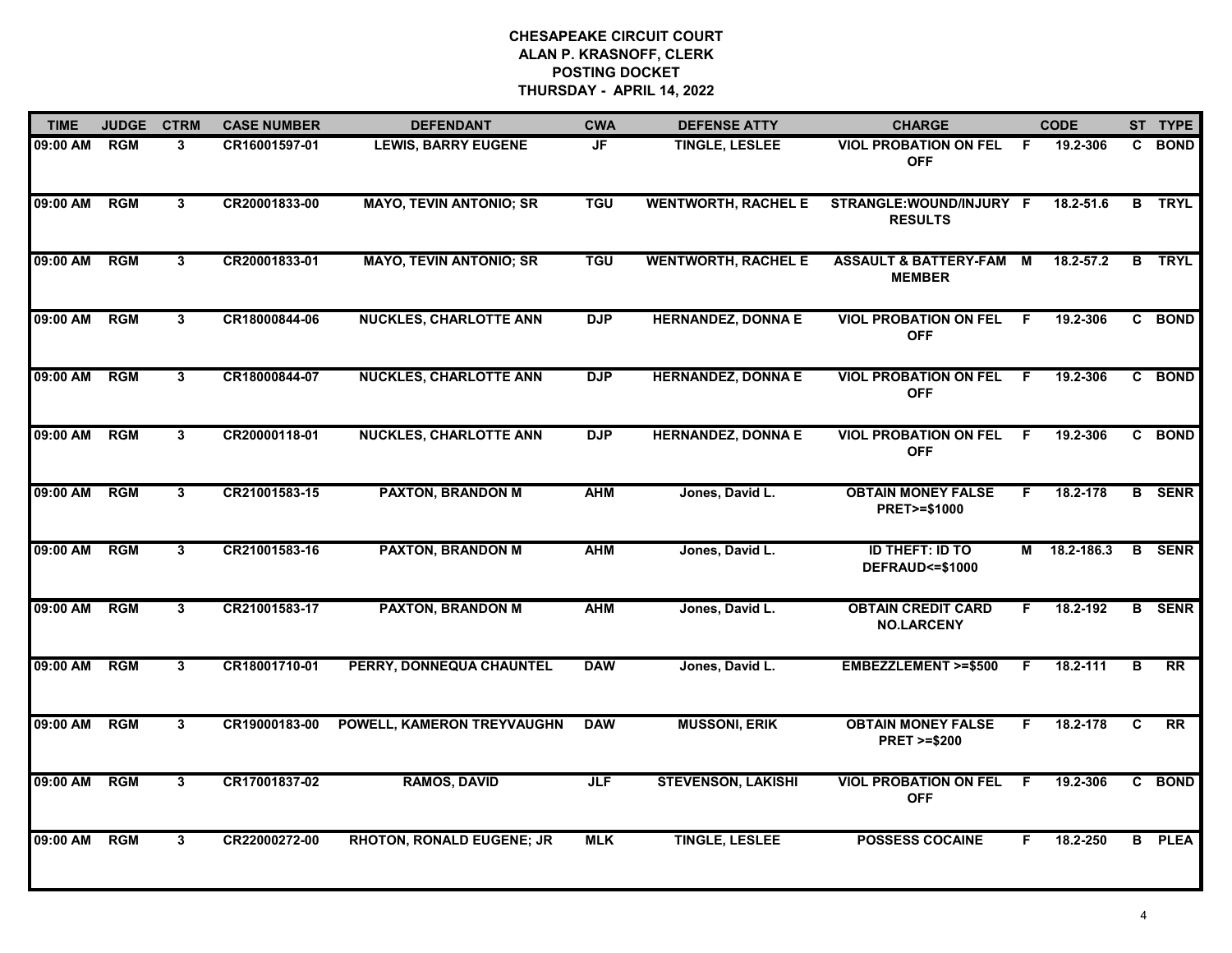| <b>TIME</b> | <b>JUDGE</b> | <b>CTRM</b>    | <b>CASE NUMBER</b> | <b>DEFENDANT</b>                | <b>CWA</b> | <b>DEFENSE ATTY</b>     | <b>CHARGE</b>                                   |    | <b>CODE</b> |                | ST TYPE       |
|-------------|--------------|----------------|--------------------|---------------------------------|------------|-------------------------|-------------------------------------------------|----|-------------|----------------|---------------|
| 09:00 AM    | <b>RGM</b>   | 3              | CR19000549-02      | <b>SMITH, ABBRA</b>             | <b>JLF</b> | Doummar, Richard H.     | <b>VIOL PROBATION ON FEL</b><br><b>OFF</b>      | F. | 19.2-306    | в              | <b>REV</b>    |
| 09:00 AM    | <b>RGM</b>   | $\mathbf{3}$   | CR21001332-00      | <b>SMITH, ABBRA DANIELLE</b>    | <b>JLF</b> | Doummar, Richard H.     | <b>POSSESS</b><br><b>METHAMPHETAMINE</b>        | F. | 18.2-250    |                | <b>B</b> SENR |
| 09:00 AM    | <b>RGM</b>   | $\mathbf{3}$   | CR21001332-01      | <b>SMITH, ABBRA DANIELLE</b>    | <b>JLF</b> | Doummar, Richard H.     | <b>POSSESS HEROIN</b>                           | F. | 18.2-250    |                | <b>B</b> SENR |
| 09:00 AM    | <b>RGM</b>   | 3              | CR21001332-03      | <b>SMITH, ABBRA DANIELLE</b>    | <b>JLF</b> | Doummar, Richard H.     | <b>POSSESS FENTANYL</b>                         | F. | 18.2-250    |                | C SENR        |
| 09:00 AM    | RGM          | 3              | CR18001814-01      | <b>SMITHEY, JASON ALAN</b>      | <b>JRA</b> | <b>MUSSONI, ERIK</b>    | <b>VIOL PROBATION ON FEL</b><br><b>OFF</b>      | F. | 19.2-306    |                | C BOND        |
| 09:00 AM    | <b>RGM</b>   | 3              | CR22000417-00      | <b>STEVENS, TIMOTHY MARCUS</b>  | <b>BKF</b> | <b>TINGLE, LESLEE</b>   | ATTEMPT OBT MONEY BY F<br><b>FALS PRET</b>      |    | 18.2-178    | B              | <b>PLEA</b>   |
| 09:00 AM    | <b>RGM</b>   | 3              | CR22000417-01      | <b>STEVENS, TIMOTHY MARCUS</b>  | <b>BKF</b> | <b>TINGLE, LESLEE</b>   | <b>ATTEMPT OBT MONEY BY</b><br><b>FALS PRET</b> | -F | 18.2-178    | $\overline{B}$ | <b>PLEA</b>   |
| 09:00 AM    | <b>RGM</b>   | $3^{\circ}$    | CR22000417-02      | <b>STEVENS, TIMOTHY MARCUS</b>  | <b>BKF</b> | <b>TINGLE, LESLEE</b>   | <b>ATTEMPT TO COMMIT ID</b><br><b>FRAUD</b>     | F. | 18.2-186.3  | B.             | <b>PLEA</b>   |
| 09:00 AM    | <b>RGM</b>   | 3              | CR22000417-03      | <b>STEVENS, TIMOTHY MARCUS</b>  | <b>BKF</b> | <b>TINGLE, LESLEE</b>   | <b>ATTEMPT TO COMMID ID</b><br><b>FRAUD</b>     | F. | 18.2-186.3  | B              | <b>PLEA</b>   |
| 09:00 AM    | <b>RGM</b>   | 3              | CR22000417-04      | <b>STEVENS, TIMOTHY MARCUS</b>  | <b>BKF</b> | <b>TINGLE, LESLEE</b>   | <b>FORGERY</b>                                  | F. | 18.2-172    | B              | <b>PLEA</b>   |
| 09:00 AM    | <b>RGM</b>   | 3 <sup>1</sup> | CR22000417-05      | <b>STEVENS, TIMOTHY MARCUS</b>  | <b>BKF</b> | <b>TINGLE, LESLEE</b>   | <b>IDENTITY THEFT: AVOID</b><br><b>ARREST</b>   | М  | 18.2-186.3  | B              | <b>PLEA</b>   |
| 09:00 AM    | RGM          | 3              | CR20000972-00      | <b>TANNER, ANTHONY ALTON</b>    | JF         | Black, Hugh E.; III     | <b>PWID COCAINE 2ND OFF</b>                     | F. | 18.2-248    | C.             | <b>PLEA</b>   |
| 09:00 AM    | <b>RGM</b>   | 3              | CR07004597-01      | <b>URQUHART, DARLRON DONTAE</b> | <b>MLK</b> | <b>BLAIR, JEFFREY R</b> | <b>VIOL PROBATION ON FEL</b><br><b>OFF</b>      | -F | 19.2-306    |                | <b>MOT</b>    |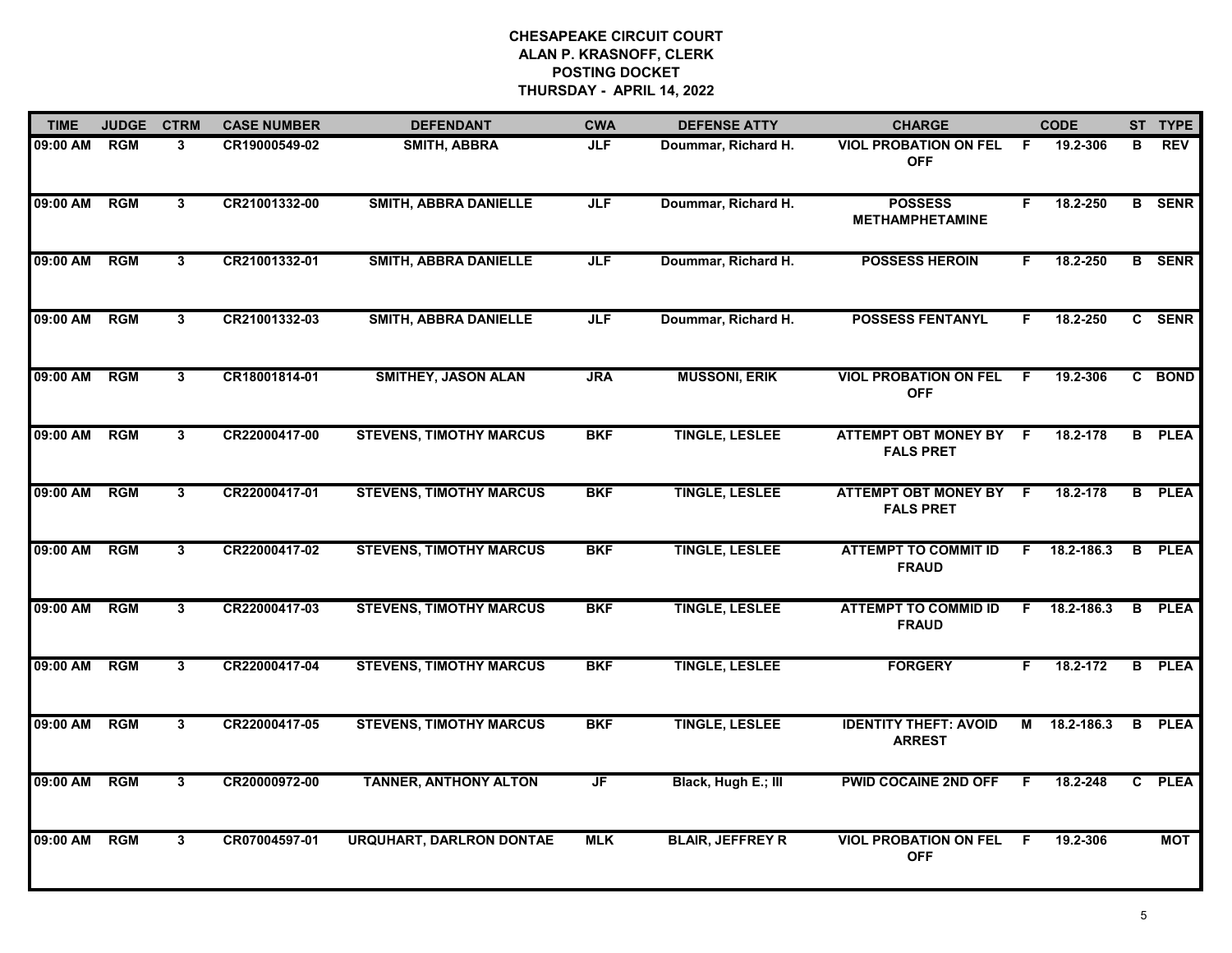| <b>TIME</b> | <b>JUDGE</b> | <b>CTRM</b>    | <b>CASE NUMBER</b> | <b>DEFENDANT</b>                  | <b>CWA</b> | <b>DEFENSE ATTY</b>           | <b>CHARGE</b>                                  |    | <b>CODE</b>     |                | ST TYPE     |
|-------------|--------------|----------------|--------------------|-----------------------------------|------------|-------------------------------|------------------------------------------------|----|-----------------|----------------|-------------|
| 09:00 AM    | <b>RGM</b>   | 3              | CR07004597-02      | URQUHART, DARLRON DONTAE          | <b>MLK</b> |                               | <b>FTA-REV</b>                                 |    | M 18.2-456(6)   |                | МОТ         |
| 09:00 AM    | <b>RGM</b>   | $\mathbf{3}$   | CR22000146-00      | <b>WALKER, CHRISTOPHER HAYES</b>  | <b>KMG</b> | <b>OXENHAM, CARA P</b>        | <b>POSSESS HEROIN</b>                          | F  | 18.2-250        | B              | <b>RE</b>   |
| 09:00 AM    | <b>RGM</b>   | $3^{\circ}$    | CR12002840-04      | <b>WALKER, L'VAUGHN TAVENEER</b>  | <b>TGU</b> | <b>RIVARD, DAVID S; JR</b>    | <b>VIOL PROBATION ON FEL</b><br><b>OFF</b>     | E  | 19.2-306        | В              | <b>REV</b>  |
| 09:00 AM    | <b>RGM</b>   | 3              | CR21001644-00      | <b>WARRICK, QUENTIN ELI</b>       | <b>BKF</b> | <b>Bullock, Martin</b>        | <b>EMBEZZLEMENT &gt;=\$500</b>                 | F  | 18.2-111        | в              | C           |
| 09:00 AM    | <b>RGM</b>   | 3              | CR21000545-00      | <b>WATSON, SHAQUITA MONIQUE</b>   | <b>AEP</b> | <b>HOLDER, WILLIAM JOSHUA</b> | <b>MALICIOUS WOUNDING</b>                      | F. | 18.2-51         |                | C BOND      |
| 09:00 AM    | <b>RGM</b>   | 3              | CR21000545-01      | <b>WATSON, SHAQUITA MONIQUE</b>   | <b>AEP</b> | <b>HOLDER, WILLIAM JOSHUA</b> | <b>FTA-TRIAL</b>                               |    | $M$ 18.2-456(6) |                | C BOND      |
| 09:00 AM    | <b>RGM</b>   | 3              | CR21001453-00      | <b>WETHERINGTON, JAMES DANIEL</b> | <b>EEM</b> | <b>TINGLE, LESLEE</b>         | <b>OBTAIN CREDIT CARD</b><br><b>NO.LARCENY</b> | F  | 18.2-192        | $\overline{c}$ | <b>PLEA</b> |
| 09:00 AM    | <b>RGM</b>   | $\mathbf{3}$   | CR21001453-01      | <b>WETHERINGTON, JAMES DANIEL</b> | <b>EEM</b> | <b>TINGLE, LESLEE</b>         | <b>ENTER PROPERTY TO</b><br><b>DAMAGE</b>      | М  | 18.2-121        |                | C PLEA      |
| 09:00 AM    | <b>RGM</b>   | $\mathbf{3}$   | CR21001453-02      | <b>WETHERINGTON, JAMES DANIEL</b> | <b>EEM</b> | <b>TINGLE, LESLEE</b>         | <b>PETIT LARCENY 2ND</b><br><b>OFFENSE</b>     | М  | 18.2-96         |                | C PLEA      |
| 09:00 AM    | <b>RGM</b>   | $\overline{3}$ | CR21001453-03      | <b>WETHERINGTON, JAMES DANIEL</b> | <b>EEM</b> | <b>TINGLE, LESLEE</b>         | <b>ENTER/SET IN MOTION A</b><br><b>VEHICLE</b> | M  | 18.2-147        |                | C PLEA      |
| 09:00 AM    | RGM          | $\mathbf{3}$   | CR21001453-04      | <b>WETHERINGTON, JAMES DANIEL</b> | <b>EEM</b> | <b>TINGLE, LESLEE</b>         | <b>LARCENY: SECOND</b><br><b>CONVICTION</b>    | М  | 18.2-96         |                | C PLEA      |
| 09:00 AM    | <b>RGM</b>   | 3              | CR03002101-02      | <b>WIGGINS, DAVID WAYNE</b>       | <b>MLK</b> | <b>MUSSONI, ERIK</b>          | <b>VIOL PROBATION ON FEL</b><br><b>OFF</b>     | F  | 19.2-306        |                | C BOND      |
| 09:00 AM    | <b>RGM</b>   | 3              | CR17000326-01      | <b>WIGGINS, DAVID WAYNE</b>       | <b>MLK</b> | <b>MUSSONI, ERIK</b>          | <b>VIOL PROBATION ON FEL</b><br><b>OFF</b>     | -F | 19.2-306        |                | C BOND      |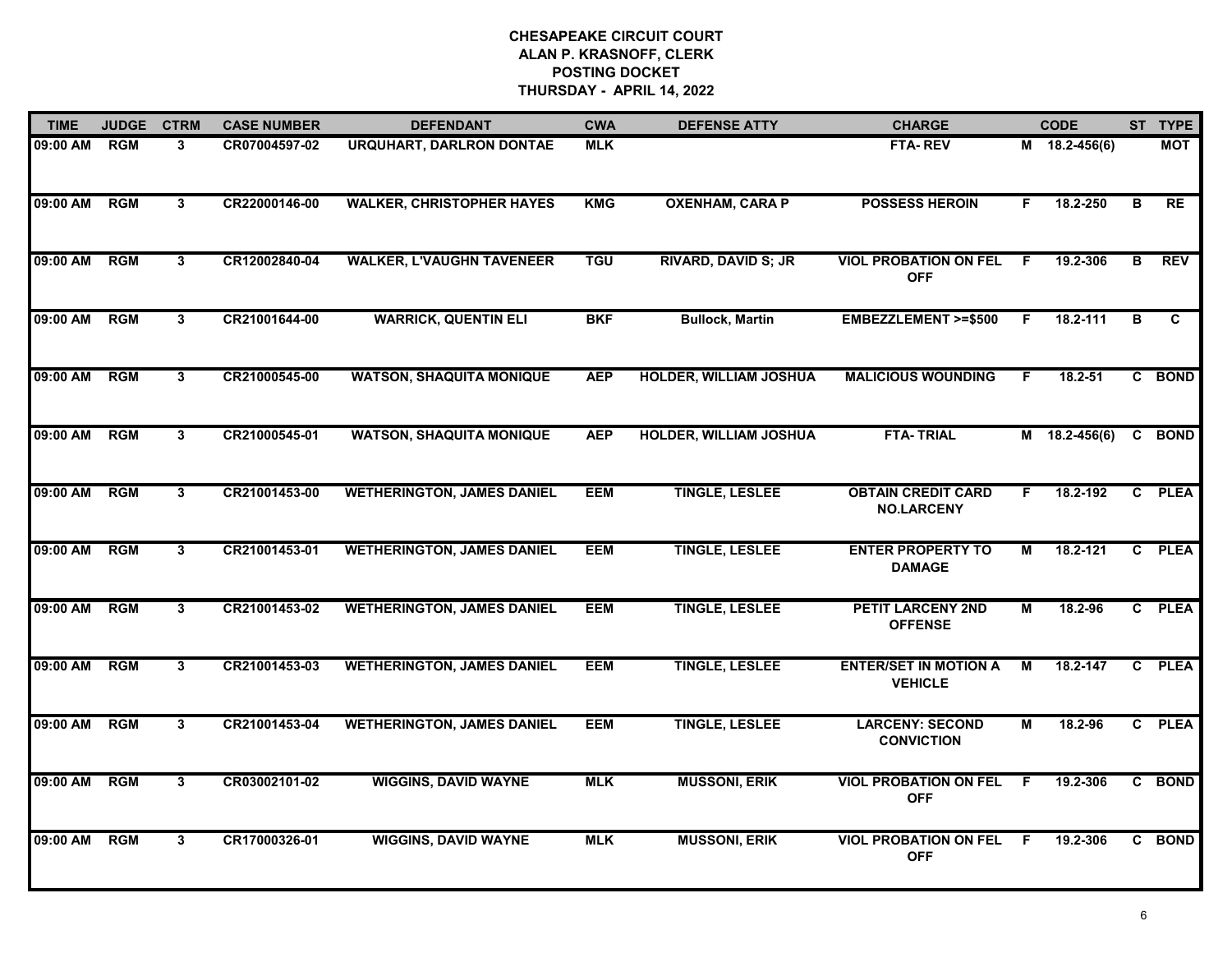| <b>TIME</b> | <b>JUDGE</b> | <b>CTRM</b>             | <b>CASE NUMBER</b> | <b>DEFENDANT</b>                 | <b>CWA</b> | <b>DEFENSE ATTY</b>     | <b>CHARGE</b>                                     |    | <b>CODE</b>     |    | ST TYPE       |
|-------------|--------------|-------------------------|--------------------|----------------------------------|------------|-------------------------|---------------------------------------------------|----|-----------------|----|---------------|
| 09:00 AM    | <b>RGM</b>   | 3                       | CR22000421-00      | <b>WILLIAMS, LETIA TERHIA</b>    | <b>BKF</b> | <b>TINGLE, LESLEE</b>   | <b>POSSESS COCAINE</b>                            | F. | 18.2-250        |    | <b>B</b> PLEA |
| 09:00 AM    | <b>RGM</b>   | $\mathbf{3}$            | CR22000421-01      | <b>WILLIAMS, LETIA TERHIA</b>    | <b>BKF</b> | <b>TINGLE, LESLEE</b>   | OP WITHOUT IGNITION<br><b>INTERLOCK</b>           | М  | 18.2-272C       |    | <b>B</b> PLEA |
| 09:00 AM    | <b>RGM</b>   | $\mathbf{3}$            | CR21001574-00      | <b>WILLIAMS, SETH BRAXTON</b>    | <b>DJH</b> | <b>LATUGA, BRIAN M</b>  | <b>VIOLENT FELON POSS/TRAN F</b><br><b>WEAPON</b> |    | 18.2-308.2      |    | C PLEA        |
| 09:00 AM    | <b>RGM</b>   | 3                       | CR21001574-01      | <b>WILLIAMS, SETH BRAXTON</b>    | <b>DJH</b> | <b>LATUGA, BRIAN M</b>  | <b>REC STLN/AID IN CONCEAL F</b><br><b>FIRARM</b> |    | 18.2-108.1      |    | C PLEA        |
| 09:00 AM    | RGM          | 3                       | CR22000089-00      | <b>ZERBE, CHRISTOPHER</b>        | <b>SPP</b> | Short, James E.         | STRANGLE:WOUND/INJURY F<br><b>RESULTS</b>         |    | 18.2-51.6       |    | <b>B</b> TRYL |
| 09:00 AM    | SJT          | 4                       | CR20001536-00      | <b>ELLIOTT, VICKEY ANN</b>       | <b>KMG</b> | <b>MORRIS, DIALLO K</b> | <b>GRAND LARCENY</b>                              | F. | 18.2-95         |    | <b>B</b> PLEA |
| 09:30 AM    | ST           | $\overline{\mathbf{4}}$ | CR19001330-03      | <b>BRABSON, DANIEL ALLEN; II</b> |            |                         | <b>VIOL PROBATION ON FEL</b><br><b>OFF</b>        | F. | 19.2-306        |    | <b>ADAT</b>   |
| 09:30 AM    | ST           | 4                       | CR19001330-04      | <b>BRABSON, DANIEL ALLEN; II</b> |            |                         | <b>VIOL PROBATION ON FEL</b><br><b>OFF</b>        | F  | 19.2-306        |    | <b>ADAT</b>   |
| 09:30 AM    | <b>SJT</b>   | 4                       | CR14000994-09      | <b>CORSE, THOMAS JAMES; SR</b>   | <b>KAM</b> | Givando, Stephen P.     | <b>VIOL PROBATION ON FEL</b><br><b>OFF</b>        | -F | 19.2-306        | C. | TBS           |
| 09:30 AM    | ST           | 4                       | CR14000994-10      | <b>CORSE, THOMAS JAMES; SR</b>   | <b>KAM</b> | Givando, Stephen P.     | <b>VIOL PROBATION ON FEL</b><br><b>OFF</b>        | F. | 19.2-306        | C  | <b>TBS</b>    |
| 09:30 AM    | SJT          | 4                       | CR14000994-11      | <b>CORSE, THOMAS JAMES; SR</b>   | <b>KAM</b> | Givando, Stephen P.     | <b>VIOL PROBATION ON FEL</b><br><b>OFF</b>        | F. | 19.2-306        | C  | <b>TBS</b>    |
| 09:30 AM    | <b>SJT</b>   | 4                       | CR14000994-12      | <b>CORSE, THOMAS JAMES; SR</b>   | <b>KAM</b> | Givando, Stephen P.     | <b>FAIL TO APPEAR-</b><br><b>FEL/MISD/SUMONS</b>  |    | $M$ 18.2-456(6) | C  | <b>TBS</b>    |
| 09:30 AM    | SJT          | 4                       | CR12002811-04      | <b>DAVIS, LAVELLE DAMON</b>      |            |                         | <b>VIOL PROBATION ON FEL</b><br><b>OFF</b>        | F. | 19.2-306        |    | C ADAT        |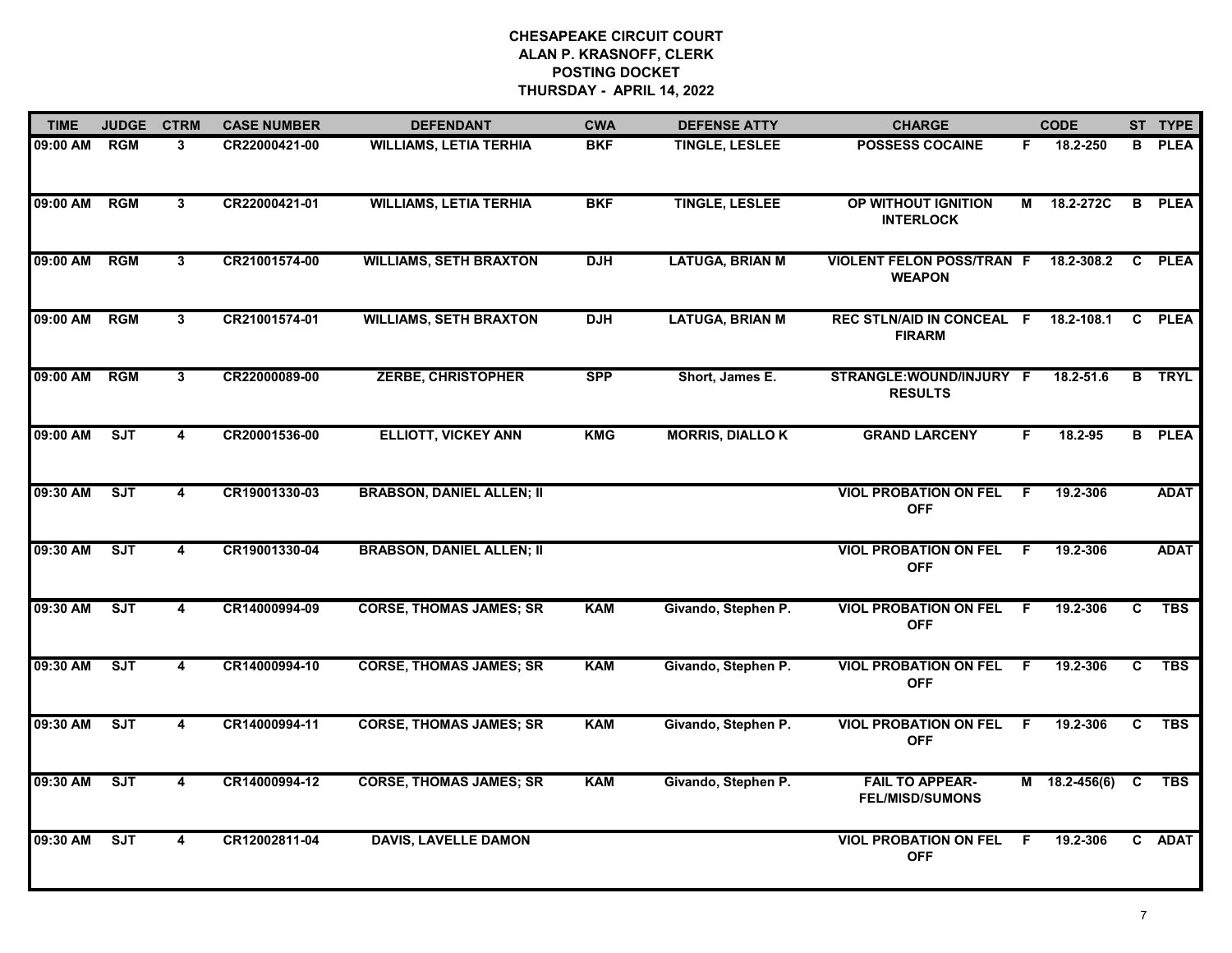| <b>TIME</b> | <b>JUDGE</b> | <b>CTRM</b>             | <b>CASE NUMBER</b> | <b>DEFENDANT</b>              | <b>CWA</b>                        | <b>DEFENSE ATTY</b>    | <b>CHARGE</b>                                |    | <b>CODE</b> |   | ST TYPE    |
|-------------|--------------|-------------------------|--------------------|-------------------------------|-----------------------------------|------------------------|----------------------------------------------|----|-------------|---|------------|
| 09:30 AM    | <b>SJT</b>   | 4                       | CR21000574-00      | <b>HATTON, KENDRIC LAMONT</b> | <b>AHM</b>                        | <b>MASON, JEREMY C</b> | <b>POSSESS COCAINE</b>                       | F. | 18.2-250    | в | <b>TBS</b> |
| 09:30 AM    | ST           | $\overline{\mathbf{4}}$ | CR10002730-06      | <b>HILL, JACQUIAL PARIS</b>   |                                   |                        | <b>VIOL PROBATION ON FEL</b><br><b>OFF</b>   | -F | 19.2-306    |   | C ADAT     |
| 09:30 AM    | ST           | $\overline{\mathbf{4}}$ | CR10002730-07      | <b>HILL, JACQUIAL PARIS</b>   |                                   |                        | <b>VIOL PROBATION ON FEL</b><br><b>OFF</b>   | F. | 19.2-306    |   | C ADAT     |
| 09:30 AM    | SJT          | 4                       | CR10002730-08      | <b>HILL, JACQUIAL PARIS</b>   |                                   |                        | <b>VIOL PROBATION ON FEL</b><br><b>OFF</b>   | F. | 19.2-306    |   | C ADAT     |
| 09:30 AM    | ST           | 4                       | CR21001064-00      | <b>HOFFLER, JERRED JOY</b>    | <b>JLF</b>                        | Givando, Stephen P.    | <b>POSSESS</b><br><b>METHAMPHETAMINE</b>     | F. | 18.2-250    | C | <b>TBS</b> |
| 09:30 AM    | ST           | 4                       | CR19001977-00      | JOHNSON, JAMEL LOMON          | $\overline{\mathsf{JF}}$          |                        | <b>CONSPIRE SELL HEROIN</b>                  | -F | 18.2-248    | в | <b>TBS</b> |
| 09:30 AM    | ST           | $\overline{4}$          | CR19001977-01      | JOHNSON, JAMEL LOMON          | $\overline{\mathsf{J}\mathsf{F}}$ |                        | <b>POSSESS HEROIN</b>                        | F  | 18.2-250    | в | <b>TBS</b> |
| 09:30 AM    | SJT          | $\overline{\mathbf{4}}$ | CR19001977-02      | JOHNSON, JAMEL LOMON          | JF                                |                        | <b>FELON POSS WPN/AMMO</b><br>(NOT GUN)      | F. | 18.2-308.2  | B | <b>TBS</b> |
| 09:30 AM    | ST           | 4                       | CR19001977-03      | JOHNSON, JAMEL LOMON          | $\overline{\mathsf{J}\mathsf{F}}$ |                        | <b>POSSESS FENTANYL</b>                      | F. | 18.2-250    | B | <b>TBS</b> |
| 09:30 AM    | ST           | 4                       | CR20000094-00      | JOHNSON, JAMEL LOMON          | $\overline{\mathsf{J}\mathsf{F}}$ |                        | <b>PWID HEROIN 3+ OFF</b>                    | F. | 18.2-248    | В | <b>TBS</b> |
| 09:30 AM    | ST           | $\overline{\mathbf{4}}$ | CR20000094-01      | JOHNSON, JAMEL LOMON          | JF                                |                        | <b>PWID FENTANYL, 3+ OFF</b>                 | F. | 18.2-248    | в | <b>TBS</b> |
| 09:30 AM    | ST           | $\overline{4}$          | CR20000094-02      | JOHNSON, JAMEL LOMON          | JF                                |                        | <b>PWID HEROIN 3+ OFF</b><br><b>CONSPIRE</b> | F. | 18.2-248    | в | <b>TBS</b> |
| 09:30 AM    | SJT          | 4                       | CR20000094-06      | JOHNSON, JAMEL LOMON          | JF                                |                        | <b>PWID HEROIN 3+ OFF</b>                    | F  | 18.2-248    | B | <b>TBS</b> |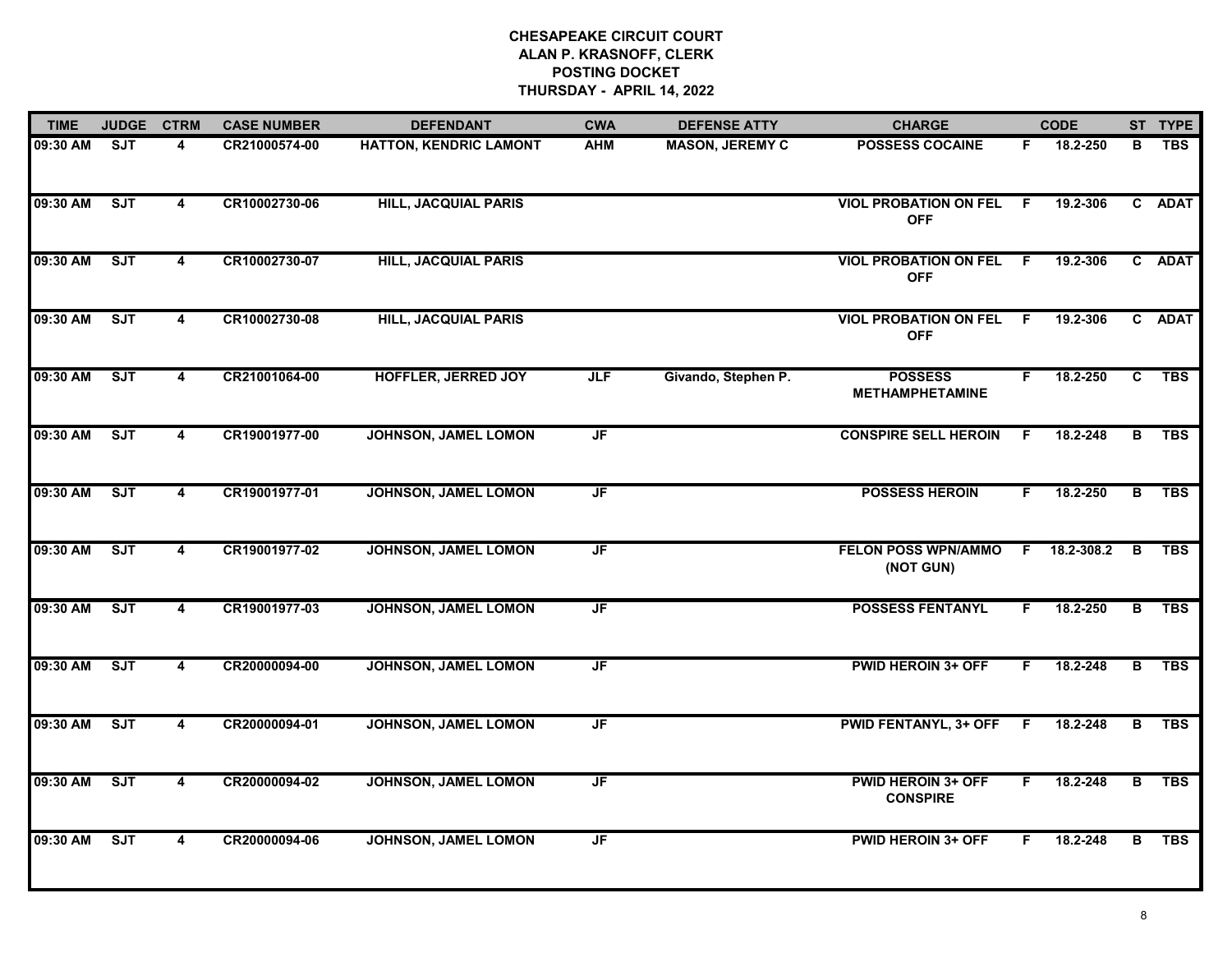| <b>TIME</b> | <b>JUDGE</b> | <b>CTRM</b>             | <b>CASE NUMBER</b> | <b>DEFENDANT</b>                 | <b>CWA</b>                        | <b>DEFENSE ATTY</b>    | <b>CHARGE</b>                                   |    | <b>CODE</b>     |   | ST TYPE     |
|-------------|--------------|-------------------------|--------------------|----------------------------------|-----------------------------------|------------------------|-------------------------------------------------|----|-----------------|---|-------------|
| 09:30 AM    | <b>SJT</b>   | 4                       | CR20000094-07      | <b>JOHNSON, JAMEL LOMON</b>      | JF                                |                        | <b>PWID FENTANYL 3+ OFF</b>                     | F. | 18.2-248        | в | <b>TBS</b>  |
| 09:30 AM    | ST           | 4                       | CR20000094-08      | JOHNSON, JAMEL LOMON             | JF                                |                        | <b>PWID ETIZOLAM 3+ OFF</b>                     | F  | 18.2-248        | B | <b>TBS</b>  |
| 09:30 AM    | ST           | $\overline{\mathbf{4}}$ | CR20000094-09      | JOHNSON, JAMEL LOMON             | $\overline{\mathsf{J}\mathsf{F}}$ |                        | PWID 5-FLOURO-ADB 3+ OFF F                      |    | 18.2-248        | B | <b>TBS</b>  |
| 09:30 AM    | SJT          | 4                       | CR08003259-01      | <b>LAWRENCE, LEMORN; JR</b>      |                                   |                        | <b>VIOL PROBATION ON FEL</b><br><b>OFF</b>      | F. | 19.2-306        |   | <b>TBS</b>  |
| 09:30 AM    | <b>SJT</b>   | 4                       | CR08004093-01      | <b>LAWRENCE, LEMORN; JR</b>      |                                   |                        | <b>VIOL PROBATION ON FEL</b><br><b>OFF</b>      | F. | 19.2-306        |   | <b>TBS</b>  |
| 09:30 AM    | <b>SJT</b>   | 4                       | CR20001780-00      | <b>MARTINEZ, MICHAEL ANTHONY</b> | <b>BKF</b>                        | <b>SMITH, HERMAN C</b> | <b>CREDIT CARD THEFT</b>                        | F. | 18.2-192        | в | <b>TBS</b>  |
| 09:30 AM    | ST           | $\overline{\mathbf{4}}$ | CR20001780-01      | <b>MARTINEZ, MICHAEL ANTHONY</b> | <b>BKF</b>                        | <b>SMITH, HERMAN C</b> | <b>CREDIT CARD THEFT</b>                        | F  | 18.2-192        | в | <b>TBS</b>  |
| 09:30 AM    | ST           | $\overline{\mathbf{4}}$ | CR20001780-02      | <b>MARTINEZ, MICHAEL ANTHONY</b> | <b>BKF</b>                        | <b>SMITH, HERMAN C</b> | <b>CREDIT CARD THEFT</b>                        | F. | 18.2-192        | B | <b>TBS</b>  |
| 09:30 AM    | SJT          | $\overline{\mathbf{4}}$ | CR20001780-03      | <b>MARTINEZ, MICHAEL ANTHONY</b> | <b>BKF</b>                        | <b>SMITH, HERMAN C</b> | <b>CREDIT CARD THEFT</b>                        | F. | 18.2-192        | B | <b>TBS</b>  |
| 09:30 AM    | ST           | 4                       | CR20001780-04      | <b>MARTINEZ, MICHAEL ANTHONY</b> | <b>BKF</b>                        | <b>SMITH, HERMAN C</b> | <b>CREDIT CARD THEFT</b>                        | F  | 18.2-192        | B | <b>TBS</b>  |
| 09:30 AM    | SJT          | 4                       | CR22000478-00      | <b>MASON, JEREMY C</b>           |                                   |                        | <b>FTA-TRYL</b>                                 |    | $M$ 18.2-456(6) |   | <b>ADAT</b> |
| 09:30 AM    | <b>SJT</b>   | $\overline{4}$          | CR19001070-00      | <b>MCKELVIN, KIMBERLY ANN</b>    | <b>KMG</b>                        | Gilchrist, Kurt A.     | <b>SHOPLFT: ALTER PRICE</b><br>$<$ \$500 $(3+)$ | F. | 18.2-103        | C | <b>TBS</b>  |
| 09:30 AM    | ST           | $\overline{4}$          | CR19001070-01      | <b>MCKELVIN, KIMBERLY ANN</b>    | <b>KMG</b>                        |                        | <b>FTA-RR</b>                                   |    | M 18.2-456(6)   |   | <b>ADAT</b> |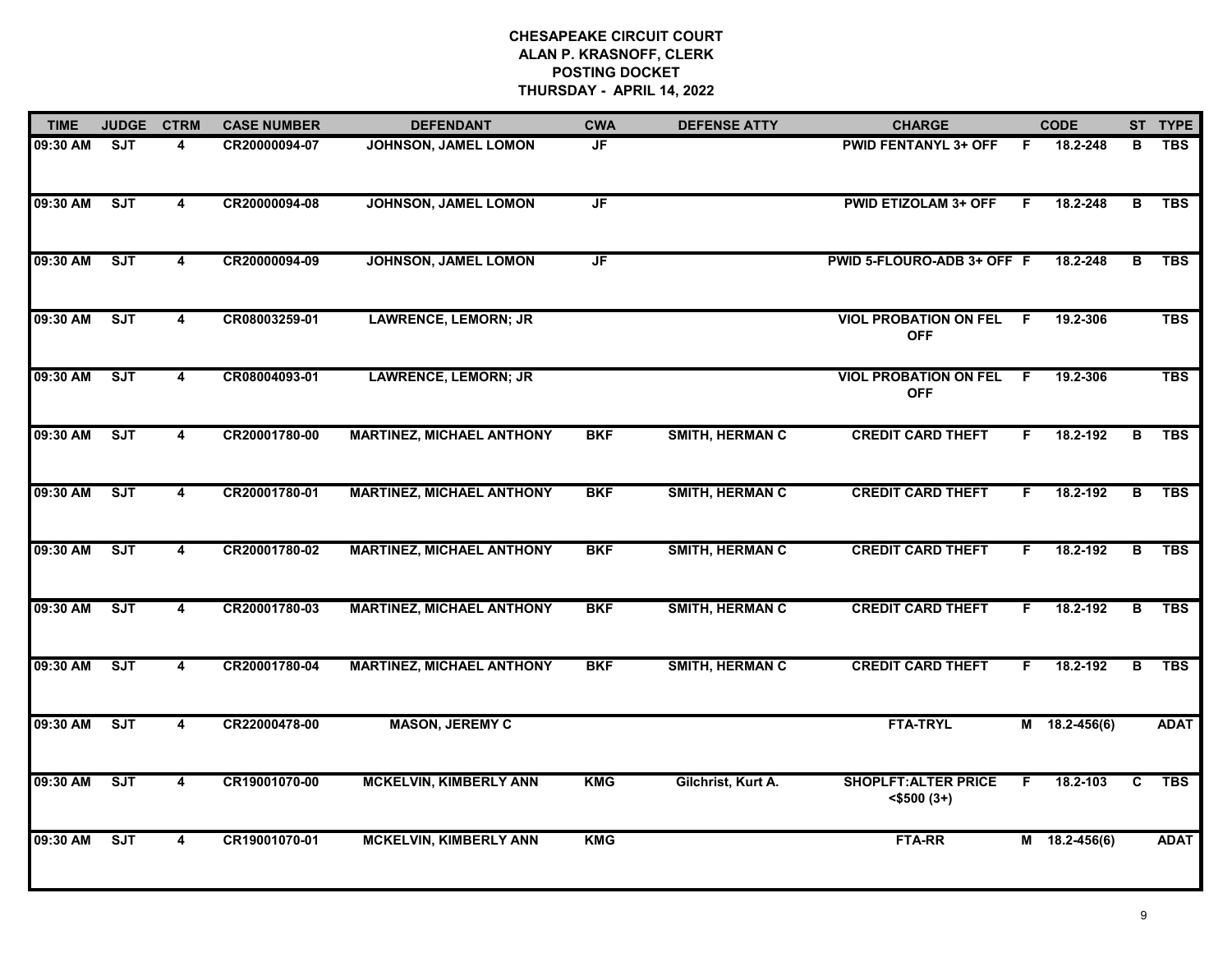| <b>TIME</b> | <b>JUDGE</b> | <b>CTRM</b> | <b>CASE NUMBER</b> | <b>DEFENDANT</b>                  | <b>CWA</b> | <b>DEFENSE ATTY</b>           | <b>CHARGE</b>                                |    | <b>CODE</b> | ST TYPE       |
|-------------|--------------|-------------|--------------------|-----------------------------------|------------|-------------------------------|----------------------------------------------|----|-------------|---------------|
| 09:30 AM    | <b>SJT</b>   | 4           | CR20000382-03      | <b>O'TOOLE, DANIELLE CHARLENE</b> |            |                               | <b>VIOL PROBATION ON FEL</b><br><b>OFF</b>   | F. | 19.2-306    | C ADAT        |
| 09:30 AM    | SJT          | 4           | CR19000183-03      | POWELL, KAMERON TREYVAUGHN        | <b>DAW</b> |                               | <b>VIOL SUSP SENT ON FEL</b><br><b>OFF</b>   | F. | 19.2-306    | <b>B</b> ADAT |
| 09:30 AM    | ST           | 4           | CR22000105-01      | <b>VRABLE, SARAH JANIECE</b>      |            |                               | <b>VIOL PROBATION ON FEL</b><br><b>OFF</b>   | E  | 19.2-306    | C ADAT        |
| 09:30 AM    | SJT          | 4           | CR20001615-01      | <b>WRIGHT, MORGAN ROYZELL</b>     | <b>TGU</b> | Jones, David L.               | <b>VIOL PROBATION ON FEL</b><br><b>OFF</b>   | F. | 19.2-306    | C ADAT        |
| 10:00 AM    | SJT          | 4           | CR09004019-01      | <b>BURNS, PATRICK HUNTER</b>      | <b>JLM</b> | <b>HOLDER, WILLIAM JOSHUA</b> | <b>PROB VIOL (GRAND</b><br><b>LARCENY)</b>   | F. | 19.2-306    | C BOND        |
| 10:00 AM    | ST           | 4           | CR09004020-01      | <b>BURNS, PATRICK HUNTER</b>      | <b>JLM</b> | <b>HOLDER, WILLIAM JOSHUA</b> | <b>PROB VIOL (GRAND</b><br><b>LARCENY)</b>   | F. | 19.2-306    | C BOND        |
| 10:00 AM    | ST           | 4           | CR09004021-01      | <b>BURNS, PATRICK HUNTER</b>      | <b>JLM</b> | <b>HOLDER, WILLIAM JOSHUA</b> | <b>PROB VIOL (GRAND</b><br><b>LARCENY)</b>   | F. | 19.2-306    | C BOND        |
| 10:00 AM    | SJT          | 4           | CR10003272-05      | <b>BURNS, PATRICK HUNTER</b>      | <b>JLM</b> | <b>HOLDER, WILLIAM JOSHUA</b> | <b>PROB VIOL (GRAND</b><br><b>LARCENY)</b>   | F. | 19.2-306    | C BOND        |
| 10:30 AM    | <b>SJT</b>   | 4           | CR07000182-01      | <b>BRICKHOUSE, BENJAMIN</b>       | <b>MNF</b> | <b>HORTON, WYNN</b>           | <b>VIOL PROBATION ON FEL</b><br><b>OFF</b>   | E  | 19.2-306    | C BOND        |
| 10:30 AM    | ST           | 4           | CR07003476-01      | <b>BRICKHOUSE, BENJAMIN</b>       | <b>MNF</b> | <b>HORTON, WYNN</b>           | <b>VIOL PROBATION ON FEL</b><br><b>OFF</b>   | F. | 19.2-306    | C BOND        |
| 10:30 AM    | ST           | 4           | CR07003486-01      | <b>BRICKHOUSE, BENJAMIN</b>       | <b>MNF</b> | <b>HORTON, WYNN</b>           | <b>VIOL PROBATION ON FEL F</b><br><b>OFF</b> |    | 19.2-306    | C BOND        |
| 10:30 AM    | ST           | 4           | CR15001751-06      | <b>BRICKHOUSE, BENJAMIN</b>       | <b>MNF</b> | <b>HORTON, WYNN</b>           | <b>VIOL PROBATION ON FEL</b><br><b>OFF</b>   | F. | 19.2-306    | C BOND        |
| 11:00 AM    | ST           | 4           | CR20001922-00      | <b>MITCHELL, DIOR MALIK</b>       | <b>MLK</b> | NEWINS, AMANDA K.; Jr.        | <b>ROBBERY: ON OR NEAR</b><br><b>STREET</b>  | F  | $18.2 - 58$ | C BOND        |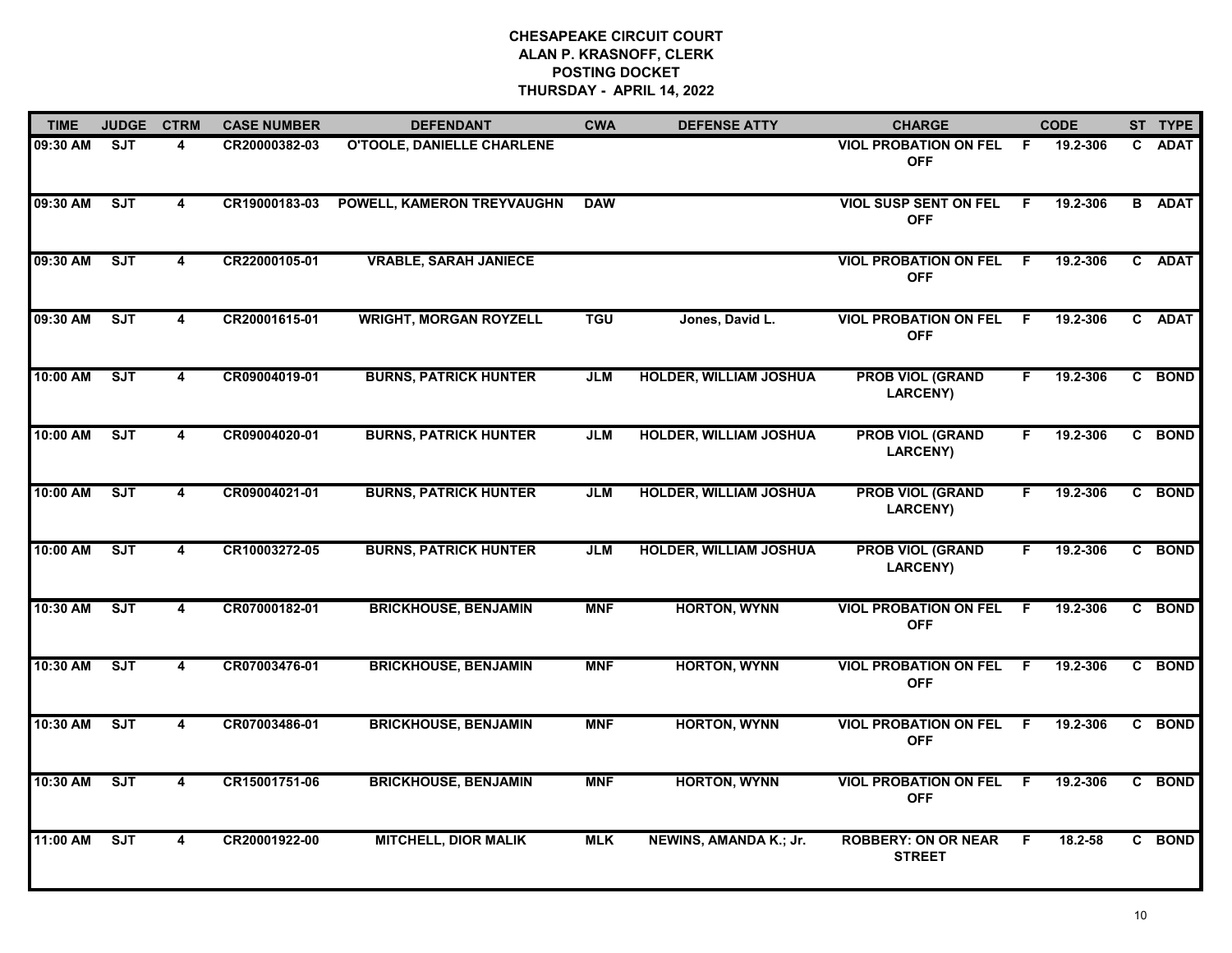| <b>TIME</b>   | <b>JUDGE</b> | <b>CTRM</b>             | <b>CASE NUMBER</b> | <b>DEFENDANT</b>                               | <b>CWA</b> | <b>DEFENSE ATTY</b>           | <b>CHARGE</b>                                 |    | <b>CODE</b>     |    | ST TYPE         |
|---------------|--------------|-------------------------|--------------------|------------------------------------------------|------------|-------------------------------|-----------------------------------------------|----|-----------------|----|-----------------|
| 11:00 AM      | <b>SJT</b>   | 4                       | CR20001922-00      | <b>MITCHELL, DIOR MALIK</b>                    | <b>MLK</b> | NEWINS, AMANDA K.; Jr.        | <b>ROBBERY: ON OR NEAR</b><br><b>STREET</b>   | F. | 18.2-58         |    | C PLEA          |
| 11:00 AM      | ST           | 4                       | CR20001922-01      | <b>MITCHELL, DIOR MALIK</b>                    | <b>MLK</b> | <b>NEWINS, AMANDA K.; Jr.</b> | <b>DESTRUCT PROP W/INTENT F</b><br>$>= $1000$ |    | 18.2-137        |    | C BOND          |
| 11:00 AM      | SJT          | $\overline{\mathbf{4}}$ | CR20001922-01      | <b>MITCHELL, DIOR MALIK</b>                    | <b>MLK</b> | <b>NEWINS, AMANDA K.; Jr.</b> | <b>DESTRUCT PROP W/INTENT F</b><br>$>= $1000$ |    | 18.2-137        |    | C PLEA          |
| 11:30 AM      | SJT          | 4                       | CR20000726-01      | <b>LEWIS, BRANDON EARLE</b>                    | <b>KAM</b> | <b>HERNANDEZ, DONNA E</b>     | <b>VIOL PROBATION ON FEL</b><br><b>OFF</b>    | F. | 19.2-306        |    | C BOND          |
| 12:00 PM      | ST           | 4                       | CR14001354-04      | <b>MCPHERSON, TERRANCE</b><br><b>FREDERICK</b> | <b>KMG</b> | <b>HERNANDEZ, DONNA E</b>     | <b>VIOL PROBATION ON FEL</b><br><b>OFF</b>    | F. | 19.2-306        | C. | <b>REV</b>      |
| 12:00 PM      | ST           | 4                       | CR14001354-05      | <b>MCPHERSON, TERRANCE</b><br><b>FREDERICK</b> | <b>KMG</b> | <b>HERNANDEZ, DONNA E</b>     | <b>VIOL PROBATION ON FEL</b><br><b>OFF</b>    | F. | 19.2-306        | C. | <b>REV</b>      |
| 12:15 PM      | SJT          | 4                       | CR20001780-05      | <b>MARTINEZ, MICHAEL ANTHONY</b>               |            |                               | <b>FTA-DOCKET CALL</b>                        |    | $M$ 18.2-456(6) |    | C ADAT          |
| 02:00 PM      | SJT          | $\overline{\mathbf{4}}$ | CR22000350-00      | <b>BYNUM, GHANA MEKEO</b>                      | <b>BKF</b> | <b>HORTON, WYNN</b>           | <b>GRAND LARCENY AUTO</b>                     |    | $F$ A.18.2-102  |    | C PLEA          |
| 02:00 PM      | ST           | 4                       | CR13002149-02      | <b>EVERETT, LARRY SEAN</b>                     | <b>JLF</b> | <b>HERNANDEZ, DONNA E</b>     | <b>VIOL PROBATION ON FEL</b><br><b>OFF</b>    | F. | 19.2-306        |    | C BOND          |
| 09:00 AM MATA |              | 6                       | CR19002083-00      | <b>BUTLER, TO'QUON LEVONTE</b>                 | JF         | <b>WOOTEN, MATTEW</b>         | <b>POSSESS NABUMETONE</b>                     | м  | 18.2-250        | В  | <b>DD</b>       |
| 09:00 AM MATA |              | 6                       | CR19002083-01      | <b>BUTLER, TO'QUON LEVONTE</b>                 | JF         | <b>WOOTEN, MATTEW</b>         | POSSESS AMPHETAMINE F                         |    | 18.2-250        | В  | DD              |
| 09:00 AM      | <b>MATA</b>  | 6                       | CR19002083-02      | <b>BUTLER, TO'QUON LEVONTE</b>                 | JF         | <b>WOOTEN, MATTEW</b>         | <b>POSSESSION OF</b><br><b>MARIJUANA</b>      |    | M 18.2-250.1    | B  | $\overline{DD}$ |
| 09:01 AM      | <b>MATA</b>  | 6                       | CR16001617-02      | SILVERTHORNE, KEVIN ROBERT                     |            | Spencer, Jo Anne              | <b>VIOL PROBATION (G/L)</b>                   | F. | 19.2-306        | C  | DC              |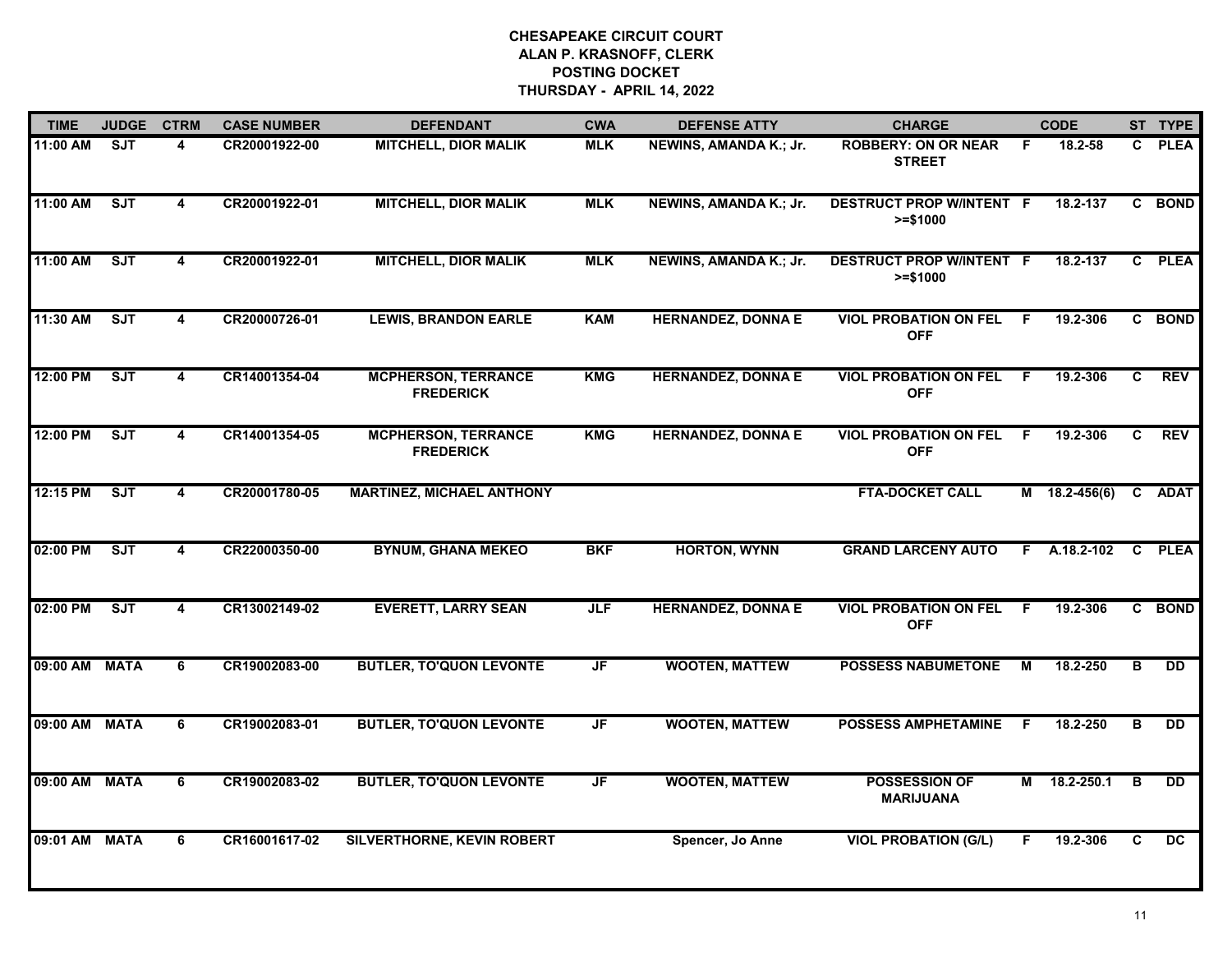| <b>TIME</b> | <b>JUDGE</b> | <b>CTRM</b> | <b>CASE NUMBER</b> | <b>DEFENDANT</b>                  | <b>CWA</b> | <b>DEFENSE ATTY</b>           | <b>CHARGE</b>                                 |    | <b>CODE</b> |              | ST TYPE   |
|-------------|--------------|-------------|--------------------|-----------------------------------|------------|-------------------------------|-----------------------------------------------|----|-------------|--------------|-----------|
| 09:01 AM    | <b>MATA</b>  | 6           | CR16001622-03      | SILVERTHORNE, KEVIN ROBERT        |            | Spencer, Jo Anne              | <b>VIOL PROBATION</b><br>(SHPLFT/CONCEL)      | F  | 19.2-306    | $\mathbf{C}$ | <b>DC</b> |
| 09:01 AM    | <b>MATA</b>  | 6           | CR17001831-05      | <b>SILVERTHORNE, KEVIN ROBERT</b> |            | Spencer, Jo Anne              | <b>PROB VIOL POSSESS</b><br><b>COCAINE</b>    | F. | 19.2-306    | C.           | DC.       |
| 09:01 AM    | <b>MATA</b>  | 6           | CR17001831-06      | SILVERTHORNE, KEVIN ROBERT        |            | Spencer, Jo Anne              | PROB VIOL PETIT LARCENY F<br>3RD              |    | 19.2-306    | C.           | <b>DC</b> |
| 09:01 AM    | <b>MATA</b>  | 6           | CR17001831-07      | <b>SILVERTHORNE, KEVIN ROBERT</b> |            | Spencer, Jo Anne              | PROB VIOL PETIT LARCENY F<br>3RD              |    | 19.2-306    | C            | DC.       |
| 09:01 AM    | <b>MATA</b>  | 6           | CR17001831-08      | <b>SILVERTHORNE, KEVIN ROBERT</b> |            | Spencer, Jo Anne              | <b>PROB VIOL PETIT LARCENY F</b><br>3RD       |    | 19.2-306    | C            | DC        |
| 09:01 AM    | <b>MATA</b>  | 6           | CR17001831-09      | <b>SILVERTHORNE, KEVIN ROBERT</b> |            | Spencer, Jo Anne              | <b>PROB VIOL PETIT LARCENY F</b><br>3RD       |    | 19.2-306    | C.           | DC.       |
| 09:01 AM    | <b>MATA</b>  | 6           | CR19001827-00      | <b>SILVERTHORNE, KEVIN ROBERT</b> |            | <b>RINGLER-LANTZY, THOMAS</b> | <b>POSSESS</b><br><b>METHAMPHETAMINE</b>      |    | 18.2-250    | C.           | <b>DC</b> |
| 09:01 AM    | <b>MATA</b>  | 6           | CR19001827-01      | <b>SILVERTHORNE, KEVIN ROBERT</b> |            | RINGLER-LANTZY, THOMAS        | <b>UNAUTH POSSESSION:</b><br><b>DRUG PARA</b> | M  | 54.1-3466   | C            | DC.       |